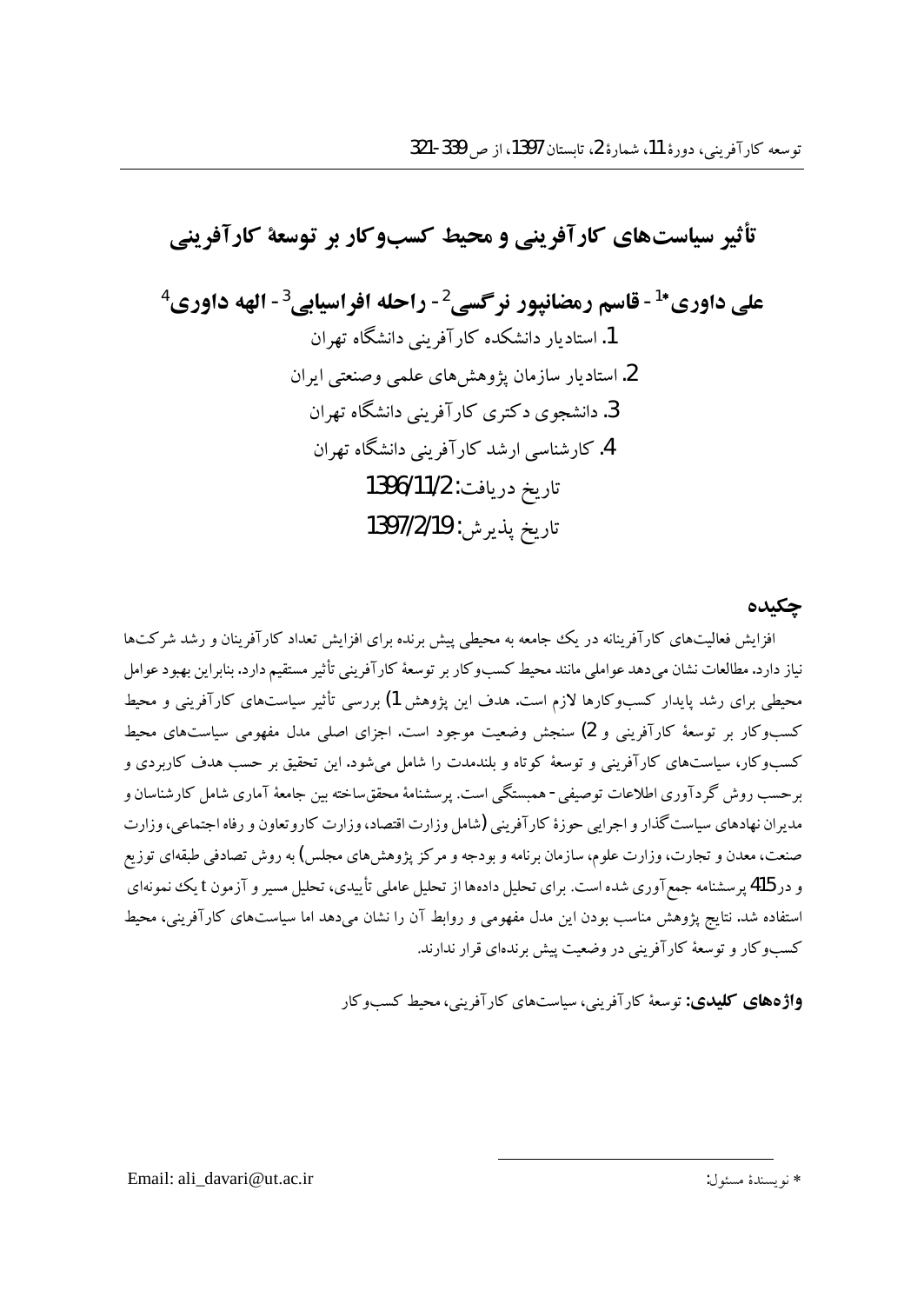#### مقدمه

مطالعات نشان میدهد که ر شد اقتصادی شرط لازم برای د ستیابی به کیفیت بهتر زندگی بوده و کارآفرینی راهکاری بهمنظور د ستیابی به تو سعهٔ اقتصادی، بهویژه در کشورهای جهان سـوم میباشــد (Salmi, 2008). شــواهد بســیاری مبنی بر ســهم شــرکتهای کوچک و جدید کارآفرین در پویایی صنایع و منافع اقتصادی وجود دارد. از این٫رو بر کارآفرینی بهعنوان عامل رشد اقتصادي تأكيد مي شود (Murdock, 2012).

تفاوت های ســـطح کارآفرینی در کشـــور ها، برخی از یژوهشـــگران را بر تمرکز روی شــاخص۵ای ســطح کلان ترغیب کرده اســت. دیدگاههای اقتصــادی بر نقش کارآفرینان در توســعه اقتصــادي، تأكيد دارند. منافع اقتصــادي ايجادشــده توســط كارآفرينان شــامل طيفي از نو آوري (Acs and Audretsch, 1988) تا اشــتغال(ايي (Parker, 2005) و بهر موري ( van Praag Wersloot, 2007 & تا تسهيل انتقال فناوري و سرريز دانش از تحقيق تا صنعت است Grimaldi) et al., 2011; Plummer and Acs, 2014). افزونبر دیدگاههای نظری، مطالعات تجربی نیز بر نقش کارآفرینی در رشد اقتصادی تأکید دارند. برای مثال OECD یکی از مهمترین منابع تحلیل اقتصادی پیوندهای بین فعالیت کارآفرینانه و رشد اقتصادی را ارائه داده است(OECD, 2014) . همچنین مدل GEM بر ارتباط بین فعالیتهای کارآفرینانه و رشد اقتصادی تاکید دارد GEM,  $.2017)$ 

در دهههای گذشته سیاست گذاران در کشورهای مختلف، سیاستهای عمومی کارآفرینی را برای رشد اقتصادی تدوین کردهاند. سیاستهای عمومی، الگویی از رویهها و مقررات برای حل یک مسـألهٔ عمومی اسـت. ازآنجایی که کارآفرینی یک مسـألهٔ عمومی میباشـد، درنتیجه برای توسـعهٔ آن نیاز به سـیاسـتهای خاص اسـت (Rocha & Birkinshaw, 2007). بسـیاری از دولتهای ملی و منطقهای با هدف توســعهٔ کارآفرینی با تغییر قوانین و اجرای برنامههای جدید (Hölzl, 2010) در راسـتاي رشــد اقتصــادي اقدام كردهاند (Autio et al., 2014). برخي از مهم ترین ســیاســـتهای دولت برای توســـعهٔ کارآفرینی عبارتاند از:بهبود عوامل قانونی مانند استخدام، مالیاتها، آموزش، دسترسبی به فناوری، و رسمی سازی بخش غیررسمی اقتصاد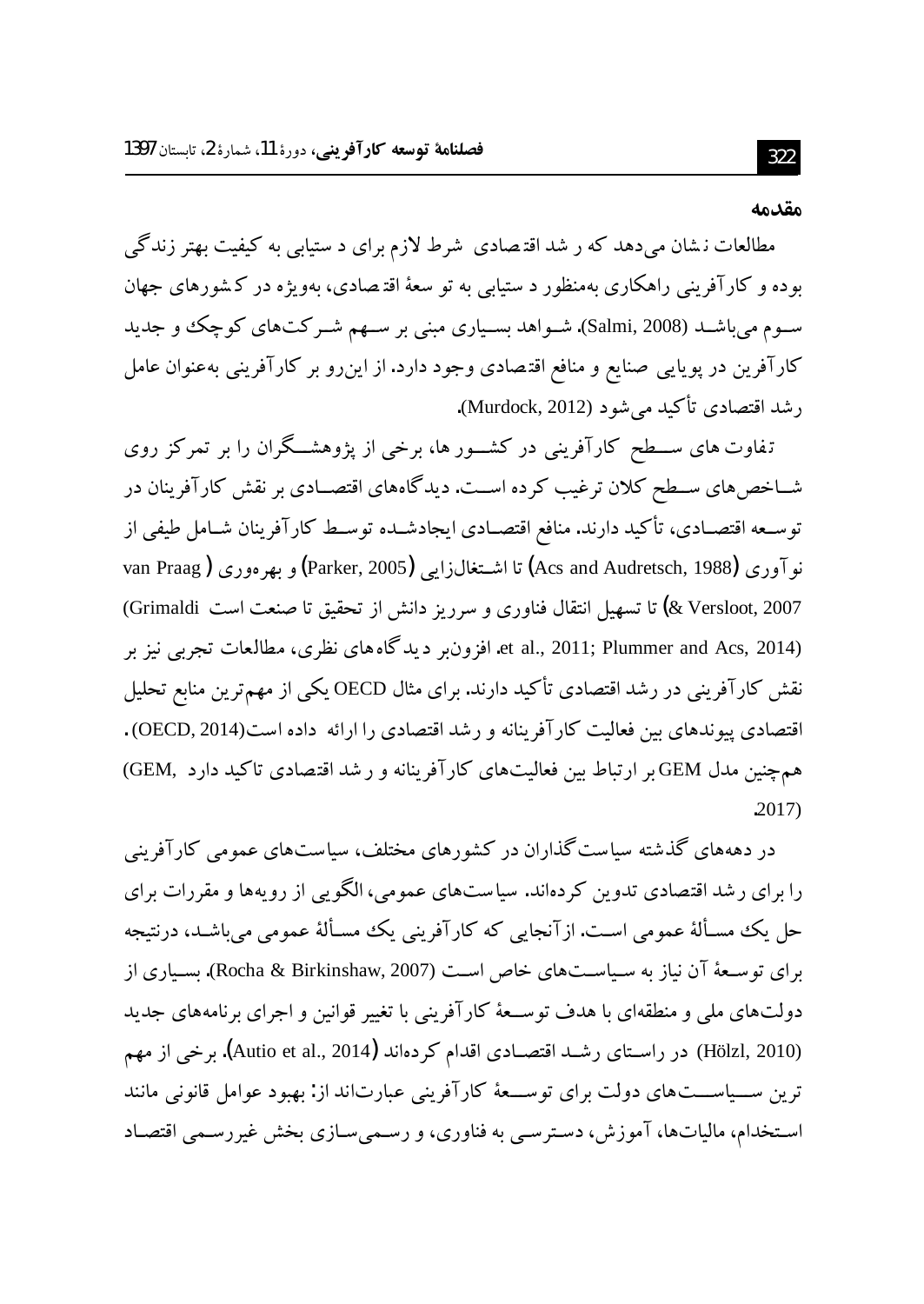(Soriano & Martín, 2012). با این حال بحث سـیاســتهای کارآفرینی در مراحل اولیهٔ تکامل خود قرار دارد (Stenholm et al., 2013).

ایران از جمله کشورهای درحال تو سعه بوده و با چالش های بزرگی روبهرو می باشد. تعداد افراد دارای تحصیلات دانشگاهی و تعداد جمعیت جوان جویای کار در سال@ای اخیر افزایش یافته اســـت. همچنین افزایش نرخ تورم، پرداخت یارانه ها و پایین بودن بهرهوری و عدم مشارکت کافی بخش خصوصی مهمترین چالشهای اقتصاد ایران به شمار میرود. برای مقابله با بیکاری، اقتصـاد ایران باید به نرخ رشـد اقتصـادی بالایی دسـت پیدا کند. این مسـأله نیازمند مشارکت پیشتر بخش خصو صی در اقتصاد بهویژه بخش غیرنفتی می با شد. یکی از راهبردها برای این هدف، تو سعهٔ کارآفرینی است. بنابراین این مقاله با هدف برر سی تأثیر ًسیا ستهای کارآفرینی و محیط کسبوکار بر تو سعهٔ کارآفرینی و سنجش و ضعیت موجود تدوین شده است. در این مقاله ابتدا در مبانی نظری متغیرهای سه گانهٔ سیاستهای بهبود محیط کسبوکار، سیا ستهای کارآفرینی و تو سعهٔ کو تاه و بلندمدت مرور خواهد شد. در ادامه مدل مفهومی و فرضــیهها معرفی و در بخش بعدی روش تحقیق و نتایج بررســی میشــود. در بخش پایانی هم نتايج و پيشنهادها بررسي مي شوند.

## مروري بر مباني نظري و پيشينهٔ تحقيق

در زمینهٔ تعریف کارآفرینی و عوامل فردی و محیطی اثر گذار بر کشــف و بهره رداری فرصـــتـها تفاوت ديدگاه وجود دارد. برخي از پژوهشــگران بر كارآفريني توســط يك فود با ویژگی های مشخص تمرکز کردهاند و عدهای دیگر از پژوهشگران اهمیت عوامل محیطی نظیر قوانین و فرهنگ ملمی را موردتوجـه قرار دادهانــد. بـا اینحـال بـا وجود تعریف دقیق از این اصطلاح، کارآفرینی در بسیاری از کشورهای جهان محور اصلی سیاستهای اقتصادی است (Hölzl, 2010). بهعنوان نمو نه کړی و ثوریک<sup>1</sup> در یژوهش خود با اســـتفاده از اندازهگیری فعالیتهای کارآفرینی برا ساس دادههای GEM رابطهٔ مثبت بین کارآفرینی و ر شد اقتصادی را نشان دادند (Murdock, 2012). حال چنان چه کار آفرینی را به عنوان نظامی متشکل از کار آفرینان

1. Carree and Thurik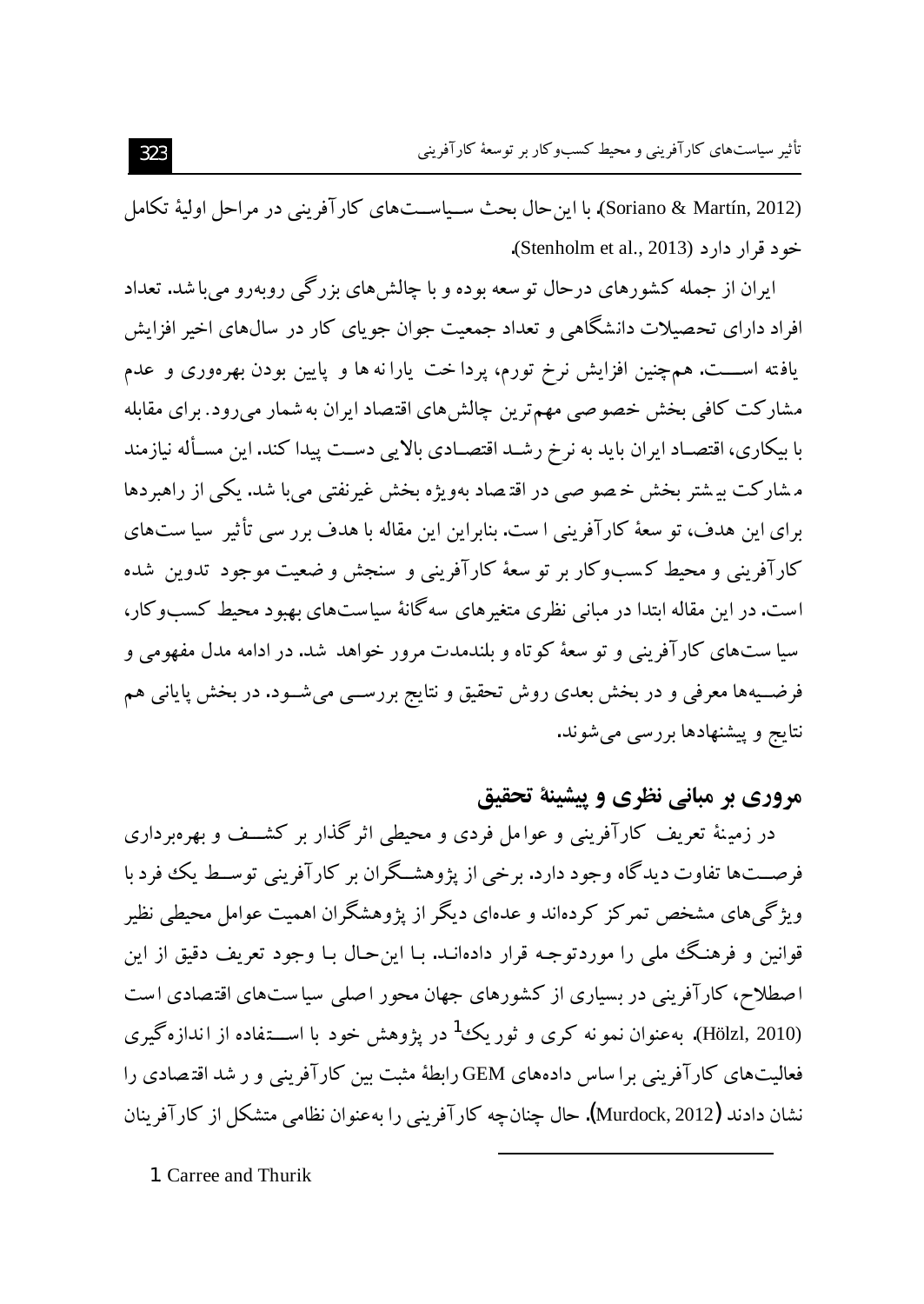بالقوه و بالفعل، نهادها و عملكرد دولت بدانيم، نتيجهٔ مطلوب سـياسـت كارآفريني بايد افزايش فعالیتهای کارآفرینان باشـــد. ورهال و همکاران<sup>1</sup> (2001) بهاین منظور پنج خطمشـــی برای مداخلهٔ دولت پیش بینی کرده ا ست: 1) دولت باید بتواند بر تقاضای کارآفرینی اثر گذار با شد، به این معنی که در مورد نوع، تعداد و در دسترس بودن فرصــتها مداخله داشــته باشــد؛ 2) اثر گذاری بر عرضـــهٔ کارآفرینان بالقوه؛ 3) اثر گذاری دولت بر دســـترس بودن منابع و دانش كارآفرينان بالقوه؛ 4) شـــكل گيرى ارزش هاى كارآفريني در جامعه از طريق آموزش و 5) کاهش ریسک و هزینهٔ فرصتهای ازدست رفته در فرآیندهای تصمیم گیری کارآفرینان.

سیاستهای کارآفرینی بهمنظور گسترش کارآفرینی هستند و در مراحل پیش از شـروع، هنگام شــروع و پس از شــروع فرآیند کارآفرینان، مدنظر قرار می گیرند (Arshed et al.,2014). اين سياستها بر ايجاد انگيزش، فرصت و مهارتها تأثير دارند ,Lundstrom & Stevenson) (2005 و می توانند شامل کارآفرینی نوآورانه، کاهش تشریفات اداری، مشاوره و اطلاعرسانی، آموزش کارآفرینی، ســـیاســـتهای ترویجی و کـمک مالی باشـــد (IPREG, 2011). در واقع ترکیبی از این سـیاسـتهاسـت که می تواند سـطح فعالیتهای کارآفرینانه در سـطح جامعه و چگالی بنگاه های کوچک و متوســـط را افزایش دهد.ادبیات ســـیاســـت های عمومی برای کارآفرینی میتواند به بخشهای مختلفی تقسیم شود. سیاستهای کارآفرینی در ابتدا بر ایجاد یک محیط مناســب برای شـــرکت۱ای کوچک و متوســط تأکید داشـــتهاند. نوع دیگری از سـیاســتهای کارآفرینی بر حوزههای فردی بهمنظور تشــویق کارآفرینی مانند آموزش تمرکز دارند ( Murdock, 2012). اما صرف تدوين سيا ستهاي تو سعهٔ كارآفريني، بيانگر پيشرفت و افزایش سطح کارآفرینی نیست و مداخلههای سیاسی در چارچوب محیط کسبوکار نیز باید موردتوجه قرار گیرد (Storey, 2008). از این رو توجه به بهبود فضــــای کســــــــــوکار علاوه بر اجرای سیاستهای کارآفرینی از ضرورتهای سیاستهای کارآفرینانهٔ اثرگذار و پایدار است. بهمنظور طراحی مدل عوامل اثرگذار بر توسعهٔ کارآفرینی، فرض اساسی آن است که بهبود محیط کسبوکار شرط اساسی رشد طبیعی و پایدار بخش خصوصی و شرکتهای کوچک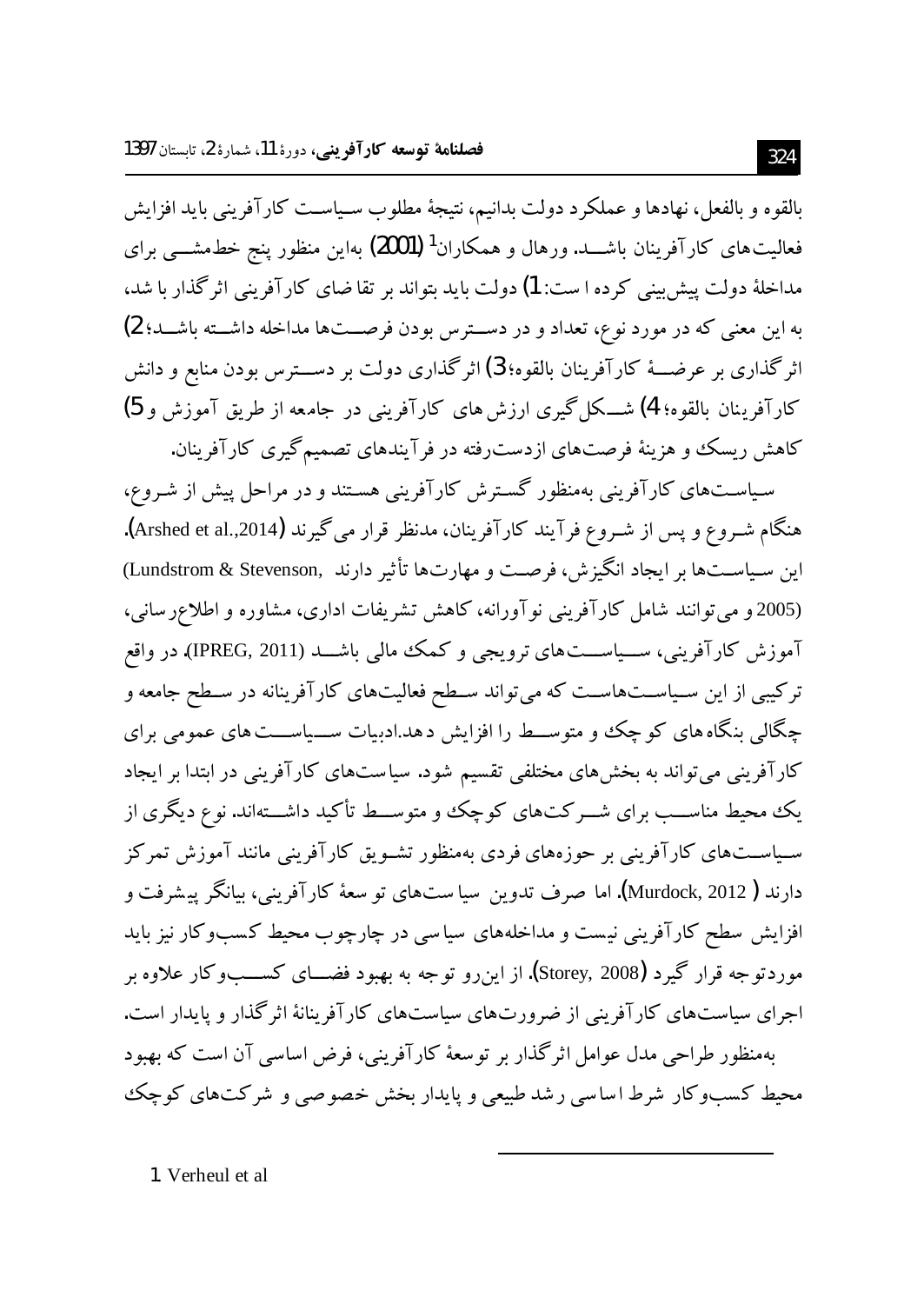تأثیر سیاستهای کارآفرینی و محیط کسبوکار بر توسعهٔ کارآفرینی

و بزرگ کارآفرینی می باشد. با توجه به فرض مطرحشده، در این مقاله مدلهای نظری مختلف به دو گروه بهبود محیط کسبوکار و سیاستهای کارآفرینی تقسیم شـدند. در ادامه، مدل مفهومی در ســه بخش محیط کســبوکار، ســیاســتهای توســعهٔ کارآفرینی و نتایج توســعهٔ کارآفرینی پیشنهاد شده است که در ادامه به بررسی ابعاد اصلی مدل پیشنهادی می پردازیم.

1- ساستهای بهبود محیط کسبوکار

مؤلفههای محیط کسب وکار، عواملی هستند که بر عملکردکسبوکارها اثرگذارند، اما خارج از کنترل صـاحبان کســـــوکارها هســتند (مرکز پژوهش۵ای مجلس شـورای اســلامی، 1395). يونيدو (2008) محيط كسبوكار را شامل قوانين و شرايط نهادي مانند هزينهٔ مجوزها، تشریفات اداری، مالیات، هزینههای نیروی کار ً معرفی کرده است (داوری، 1391).

امروزه نهادهای بین|لمللی (مانند بانک جهانی) بر این باورند که رفع موانع توســـعهٔ بخش خصـــوصـــي يا همان بهبود محيط كســـبوكار بر توســـعهٔ فعاليتهاي كارآفرينانه تأثير دارد (Soriano & Martín, 2012). چرا كه لازمهٔ توسـعهٔ كســبوكارها، ايجاد محيط كســبوكار مطلوب بوده و در آن دولت از رقابت اقتصـــادي حمايت، قوانين باثبات و روشـــني را ايجاد و بهطور اثرگذار موانع اداری بازدارندهٔ کارآفرینی را به حداقل می رســاند. درک مثبت جامعه از محیط کسبوکار امکان دارد علاقهٔ بیشتری را برای شروع کسبوکار ایجاد کند که می تواند منجر به نرخ بالاتر GDP و نرخ اشتغال بالاتر شود (Belás et al., 2015).

بررسی بانک جهانی نشان میدهد که بین راهاندازی کسبوکار و محیط کسبوکار رابطهٔ مســتقيم وجود دارد. در جايي كه نهادهاي قوى مانند حمايت از حقوق مالكيت، نظام مالياتي و حاكميت قانون اثربخش باشـد، بهاحتمال زياد كارآفريني از نوع مولد شـكل خواهد گرفت. به عبارتی شـــرایط و چارچوب محیطی مو جب افزایش فعالمیت های کارآفرینا نه می شـــود  $(Stenholm et al., 2013)$ 

در زمینهٔ بهبود محیط کسبوکار چند گزارش بینالمللی به صورت سالانه منتشر می شود. برای نمونه گزارش ســـالانهٔ رقابت پذیری جهانی مجمع جهانی اقتصـــاد که یکی از مراجع مهم بهبود فضای کسبوکار و رقابتپذیری است، دربرگیرندهٔ سه بُعد با 12رکن در جهت ارتقای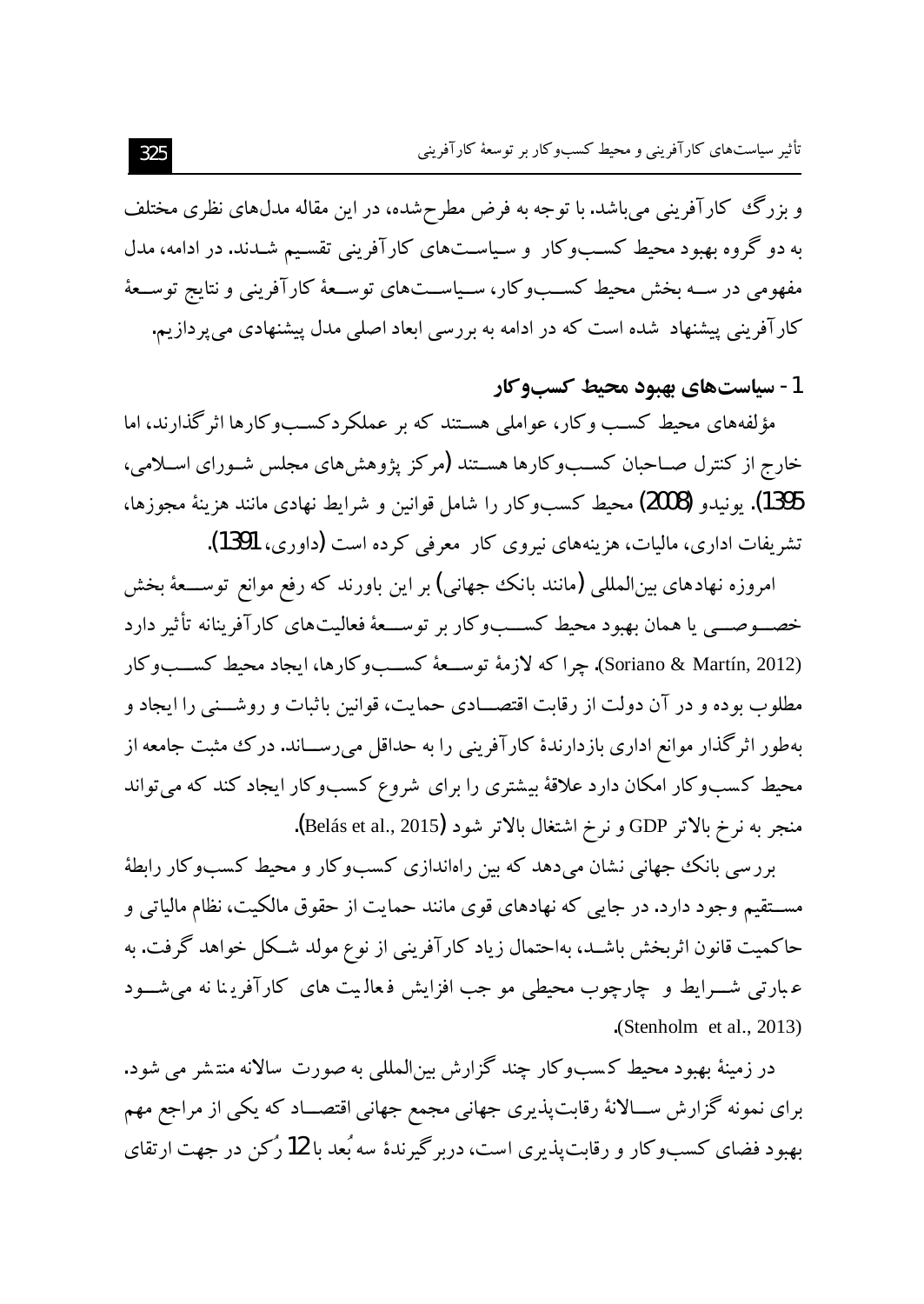عملکرد اقتصـادی کشـورهاسـت. بُعد اول شـامل عوامل پایهای از جمله نهادها، زیر سـاختها، ثبات شاخص های کلان اقتصادی، بهداشت و آموزش های مقدماتی. بُعد دوم عوامل توانمندساز شامل تحصیلات دانشگاهی و آموزش کارکنان، کارایی بازار محصولات و بازار کار، تو سعهٔ بازار مالی، آمادگی فناورانه و اندازهٔ بازار و بُعد سوم عوامل نو آوری را شامل می شود World) (Economic Forum, 2017. هم چنين بانك جهاني ســـاليانه 10 شـــاخص مختلف فضـــاي کســبوکار را بررســي مي کند. اين شــاخص ها عبارتاند از: 1) شــروع کســبوکار؛ 2) اخذ مجوز هاي لازم؛ 3) اســــتخدام و اخراج كاركنان؛ 4) ثبت دارايي ها؛ 5) اخذ تســــهيلات و اعتبارات؛ 6) حمايت از ســـر مايه گذاران؛ 7) يرداخت ماليات؛ 8) تجارت خارجي؛ 9) كارايي نظام قضایی در الزامآور بودن قراردادها و 10) اعلام ورشکستگی و خاتمه دادن به کسبوکار .(World Bank, 2017).

بهدلیل اهمیت بهبود فضــای کســـــــوکار در ایران، گزارش های پایش محیط کســـــــوکار ایران از تابستان 1389 تو سط مرکز پژوهش های مجلس شورای اسلامی منتشر می شود. در سال 1395، از 21 مؤلفهٔ ملی محیط کسبوکار ایران، نمرهٔ کلی 4/6 از 10 بوده و در مقایسه با سال 1394 تغییر چندانی نداشته است (مرکز پژوهش های مجلس، 1395).

با توجه به این موارد بهنظر میرسد سیاستهای بهبود شرایط حقوقی، قانونی، سیاسی و اقتصــادي پیش:پاز رشــد کســـــــوکارهاي کوچک و بزرگ بوده و بهبود محیط کســـــــوکار بهعنوان يكي از اركان توســعهٔ كارآفريني با بهبود نهادها، ثبات اقتصــاد كلان، نظام بازار، نظام آموزش، سلامت، زیرساختهای عمومی، نظام مالی و نظام نوآوری مرتبط است.

### 2- سياستهاي خاص توسعة كارآفريني

بین سیاست توسعهٔ شرکتهای کوچک و متوسط و سیاست توسعهٔ کارآفرینی رابطه وجود دارد، اما این دو سیا ست یکسان نیستند (.Lundstrom & Stevenson, 2005; Audrestch et al 2007). این دو سـیاســت مجموعه شــر کت۱های متفاوتی را تحت پوشــش خود قرار میدهند و منطق و اهداف متفاوتی دارند. سیاست SMEs در وهلهٔ اول بهدنبال تو سعهٔ شرکتهای موجود است. در مقابل، سیاست کارآفرینانه بیشتر بر فرد کارآفرین متمرکز می باشد. ماهیت چندبُعدی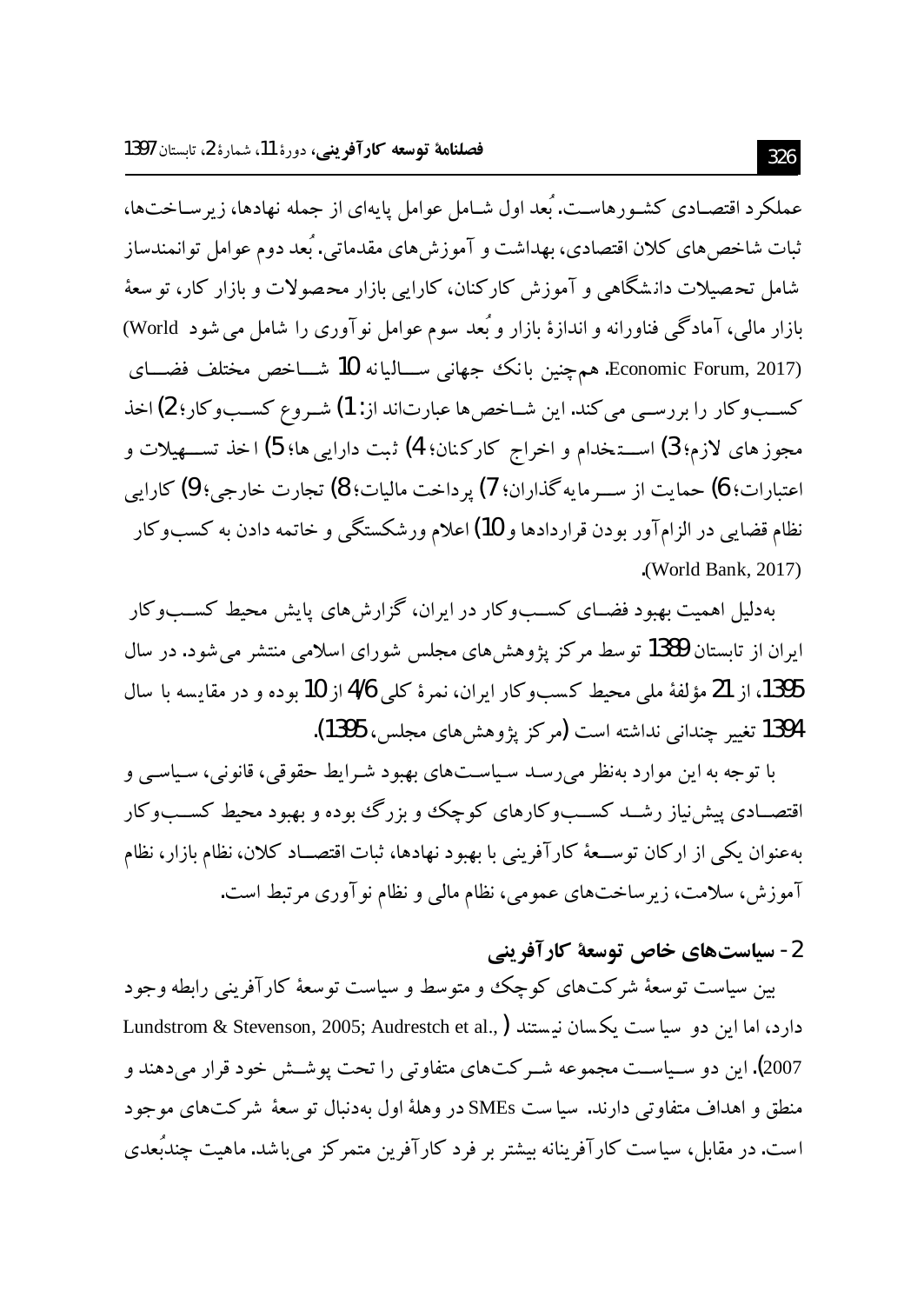کارآفرینی منجر به شـکل گیری تعاریف مختلف کارآفرینی و بروز سـیاســتهای کارآفرینانه متفاوت شده است (Hölzl, 2010).

نقش دولتها در توسـعهٔ کارآفرینی با دو جهت گیری کلی شـامل کاهش موانع کارآفرینی و تشویق کارآفرینی تعیین می شود. مقایسهٔ تطبیقی سیاستهای کارآفرینی در کشورهایی شامل استرالیا، تایوان، ایالاتمتحده، کانادا، فنلاند، ایرلند، اسـیانیا، هلند، سـوئد و انگلســتان نشــان میدهد که ابعاد ســیاســتهای توســعهٔ کارآفرینی را میتوان در 6 گروه دســتهبندی کرد که عبارت اند از: 1) ارتقای (ترویج) کار آفرینی؛ 2) آموزش کارآفرینی در نظام آموزشــی؛ 3) کمک به ورود، بقاء و رشـد و خروج آسـان شـرکتهای نویا بهوسـیلهٔ کاهش ضـرورتهای اداری و نظارتی؛ 4) تأمین سـرمایهٔ اولیه و راهاندازی؛ 5) پشــتیبانی از شــر کت\$ای نو یا، افزایش کمیّت و کیفیت حمایت از کســــــــوکارها برای کارآفرینان در حال ظهور و جدید؛ 6) افزایش كار آفرينان نو آور (Lundström & Stevenson, 2005). البته اين سياستها مي تواند در دو گروه سیاستهای گسترده و محدود یا کلان و خرد نیز گروهبندی شود (Lundström et al., 2014). سیاستهای کارآفرینی بر آموزش کارآفرینی و اقدامهای حمایتی و پشتیبانی متمرکز است تا سـطح فعاليتهاي كارآفرينانه در جامعه افزايش يايد (Arshed et al., 2014). كشـورها بهطور معمول پر ابعاد آموزش کارآفرینی، کمک های مالی، خدمات حمایتی، توســـعهٔ شـــرکت۱ای کوچک و متوسط و حمایت از گروههای خاص و تدوین سیاستهای کارآفرینی تأکید دارند.

3- توسعة كارآفريني (نتايج)

با بهبود شــرايط توســعهٔ كارآفريني، درنهايت تعداد شــركت۱اي راهاندازي شــدهٔ جديد و تعداد اختراعات ثبت شــده توســط شــرکت۱های نو آور در یک کشــور یا منطقه افزایش می یابد (UNECE, 2008). محدودهٔ زمانی اجرای سـیاســت کارآفرینی 42 ماه بعد از راهاندازی در نظر گرفته میشود. شـواهد نشـان میدهد که شـرکتهای جدید در طول سـه تا پنج سـال اول کسب وکار بسیار آ سیب پذیر ند (OECD, 2007) و بعد از دو سال اول، شانس بقاء یک شرکت بهبود می یابد. در طول این دورهٔ اولیه، لازم اســت کارآفرینان تا حدود زیادی از مشــاورهٔ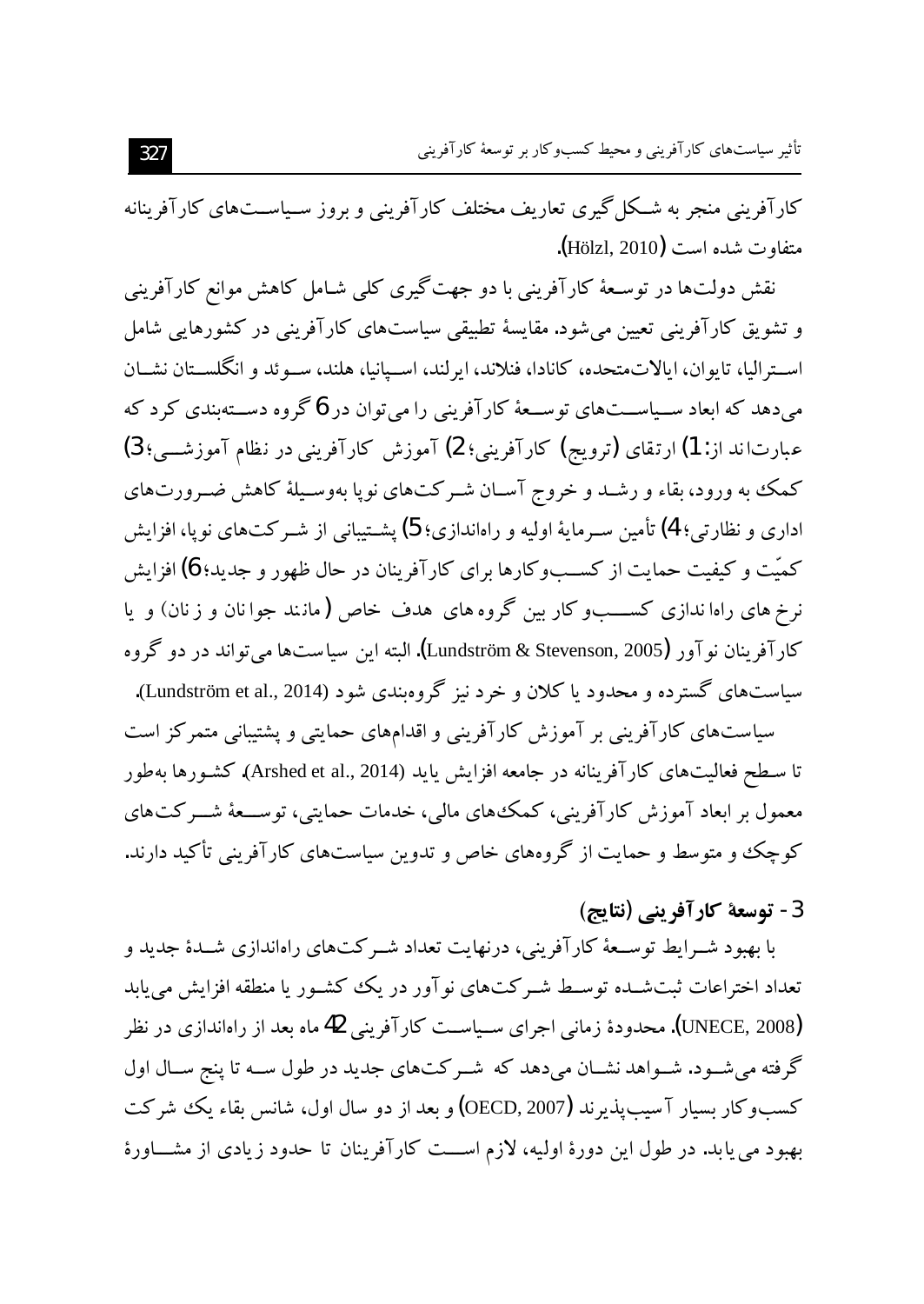تخصصی، شبکهها و سایر منابع سود ببرند. همچنین شرکتهای دارای ر شد بالا اغلب مسیر ر شد شان را در سال های اولیهٔ پیشرفت آغاز می کنند و سیا ستهای کارآفرینی بایستی به رفع موانع در همان سال های اول کمک کنند (Lundstrom & Stevenson, 2005).

نتايج توسعهٔ كارآفريني ميتواند در دو بخش كوتاهمدت و بلندمدت بررسي شود ,OECD) (2016. توسـعهٔ کو تاهمدت شــامل تأســيس شــرکت۱ای جدید و غیره اســت. با تحقق اهداف كوتاهمدت بستر لازم براى توسعهٔ پايدار و بلندمدت شامل بهبود رشد اقتصادى، كاهش اقتصاد زیرزمینی و افزایش عدالت اجتماعی فراهم می شود.

#### چارچوپ نظری تحقیق

ویژگی های یک منطقه یا کشــور بر تصــمیمگیری کارآفرینان تأثیر دارد و میتواند راه اندازی و موفقیت کســــوکار را بهبود دهد (داوری و همکاران، 1396). بنابراین سـیاســتهای بهبود محیط کسبوکار و سیاستهای کارآفرینانه می تواند به عملکرد کارآفرینانه منجر شود؛ از این رو براساس مباحث مطرح شده، مدل صفحه بعد تدوین شده است. (شکل 1)

در این مدل، ســیاســـتهای کارآفرینی به مفهوم حمایتهای خاص دولت شــامل وام و کمک های مـالی، تشـویق کســـبوکـارهـا بـه اســتخـدام، آموزش اطلاعررســـانی بـه كارآفرينان(2017, Millman and Li)، خدمات پشتيباني و مديريتي مانند خدمات آزمايشگاهي، کمک به شرکتهای کوچک و جدید (Lundström and et al., 2014) و حمایت از گروههای هدف خاص مانند زنان، جوانان، كارآفرينان فناور و تدوين راهبرد كارآفريني ,UNCTAD) (2012 اسـت. همچنین علاوه بر توسـعهٔ فعالیتهای کارآفرینانه، بهبود محیط کسـبوکار در جهت گسترش کسبوکارها و ر شد اقتصادی اهمیت دارد (Korez-Vide & Tominc, 2016). ســنجش محیط کســبوکار شــامل اندازهگیری قوانین و اجرای آنهاســت که بر اقدامهای کارآفرینانه شامل راهاندازی و فعالیتهای کسبوکارها تأثیر دارد (Worldbank, 2017). در ابن تحقیق با بهرهگیری از مدل مجمع جهانی اقتصاد (2017) سیاستهای محیط کسبوکار شامل بهبود شرايط نهادی (OECD, 2014) در قوای مقننه، مجريه و قـضاييه، نظام آموز شـی ابتدايـی و دانشــگاهی برای تربیت نیروی کار، نظام بهداشــتی و درمانی در دســـترس و کارآمد، ثبات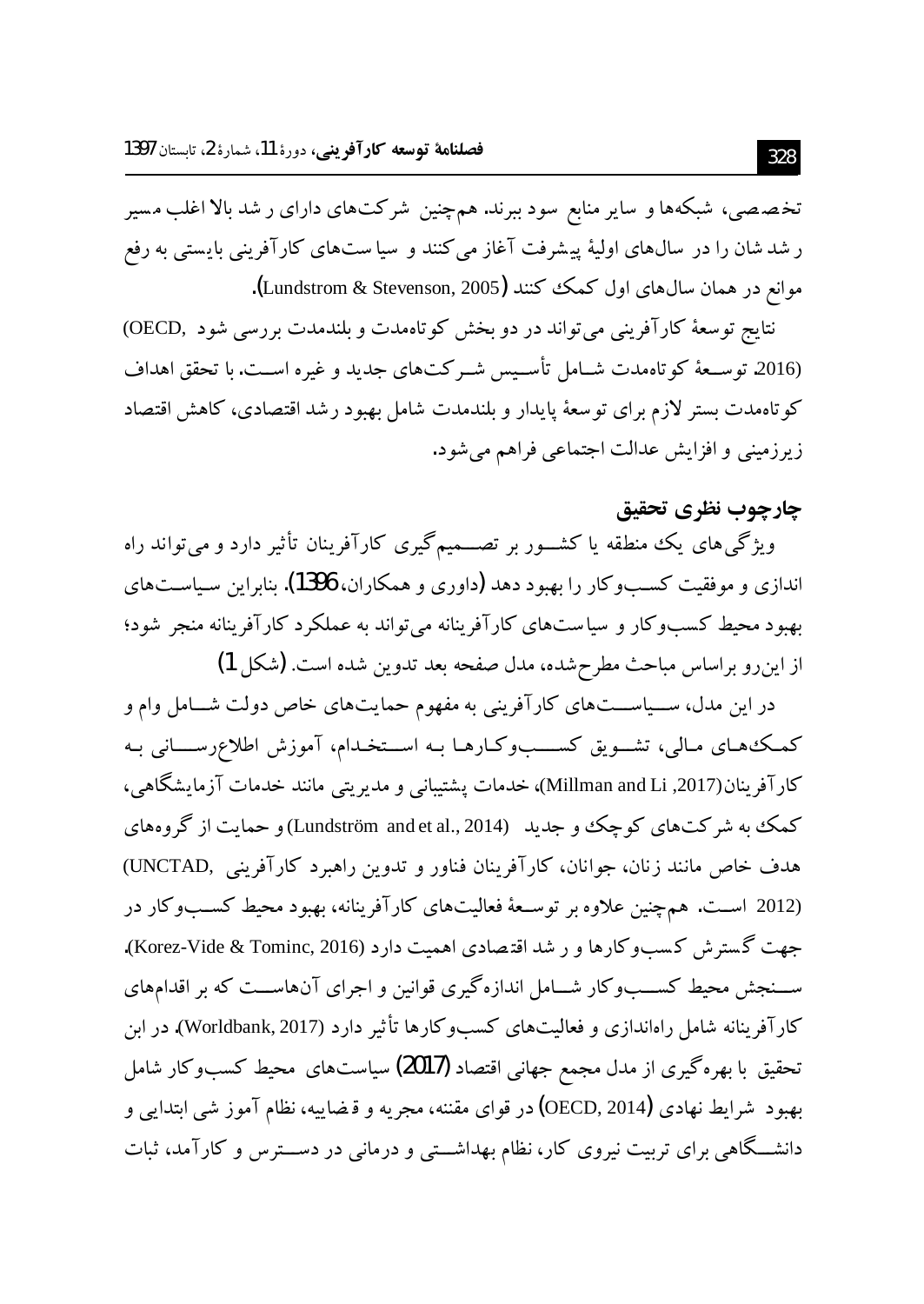تأثیر سیاستهای کارآفرینی و محیط کسبوکار بر توسعهٔ کارآفرینی

اقتصادی (نرخ بهرهٔ مناسب، عدم تغییر ناگهانی نرخ ارز، تورم پایین) بهبود زیر ساختها (شامل زیر ساخت سخت مانند حمل و نقل و زیر ساخت نرم مانند فناوری اطلاعات و اینترنت و انرژی مانند برق)، نظام مالی کارآمد، نبود انحصـــار در دســـترســـی به بازارهای محلی، منطقهای و خارجی، دســترســـی به فناوری و نوآوریهای ســـایر کشـــورها و نبود تحریمها بر فعالیتهای کسبوکار سنجیده شده است. اجرای کارآمد سیاستهای کارآفرینی و بهبود محیط کسب وكار به گسترش فعاليتهاى كارآفرينانه منجر مى شود (Fuentelsaz et al., 2015).



توســــعهٔ کارآفرینبی به مفهوم افزایش تعداد شــــرکت های جدید و افراد کارآفرین، ارتقا فعالیتهای کارآفرینانهٔ مولد و درنهایت توسعهٔ اقتصادی است. توسعهٔ کارآفرینی را می توان در قالب تو سعهٔ کوتاهمدت (مانند ا ستخدام بیشتر، تعداد شرکت بیشتر) و تو سعهٔ بلندمدت (مانند رســمیت بیشــتر بخش اقتصــاد زیرزمینی، کاهش فقر، شــغل آفرینی) دســتهبندی شــده اســت  $. (OECD, 2016)$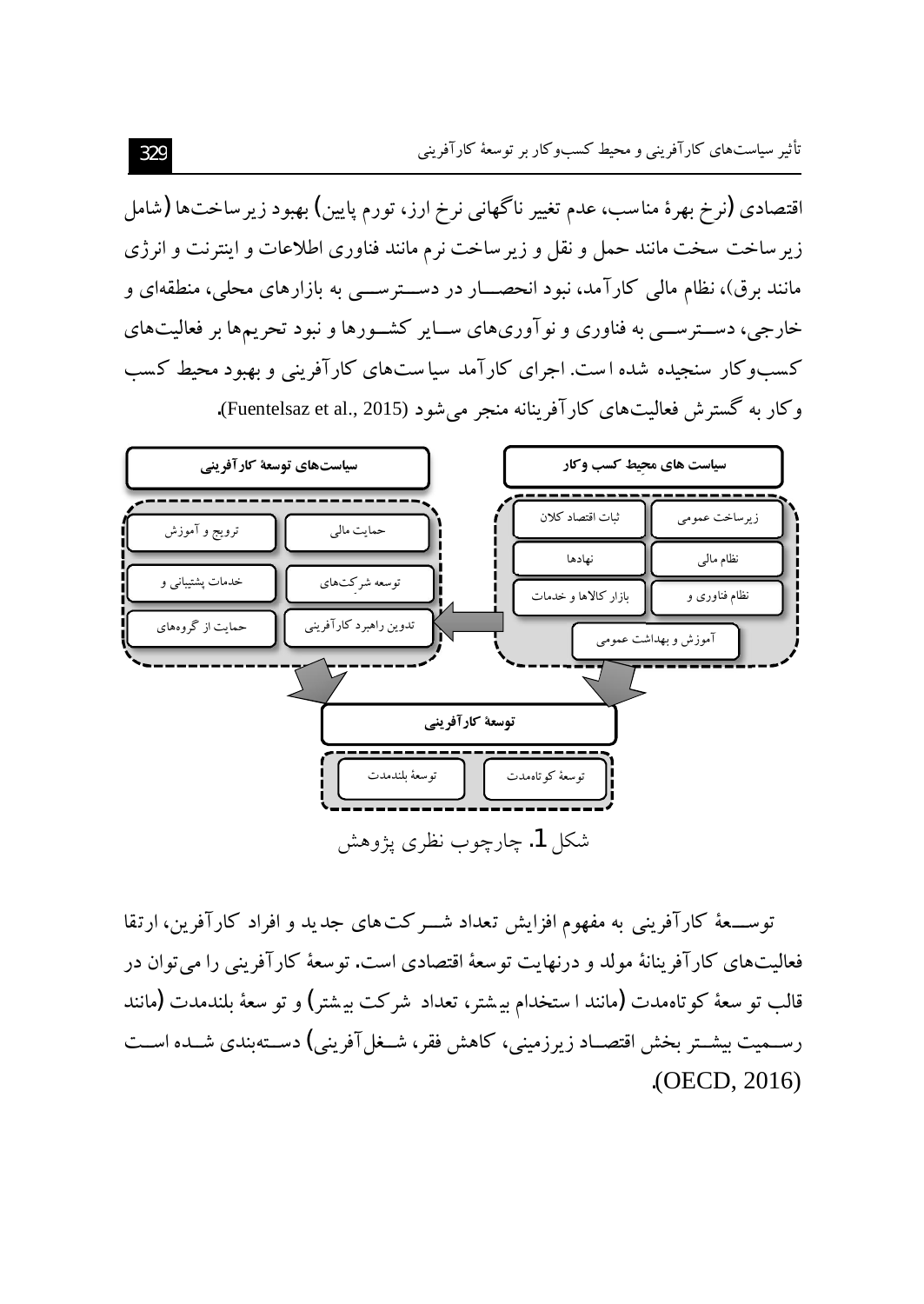تعریف عملیاتی سه متغیر (سیاستهای کارآفرینی، محیط کسبوکار و توسعهٔ کارآفرینی) و ابعاد بیان شـــدهٔ آنها، نمرهای اســـت که در مقیاس 5 گزینهای لیکرت از جمع ســـوالات یر سشنامه بهدست می آید.

براساس اهداف یژوهش (اثرگذاری سیاستهای کارآفرینی و محیط کسبوکار بر توسعهٔ كارآفريني و سـنجش وضـعيت موجود) 6 فرضـيه تدوين شـد هدف از فرضـيههاي 1، 2 و 3 بررســـي روابط علَّمي بين متغيرهاي مدل مفهومي بوده و هدف از تدوين فرضـــيههاي 4، 5 و 6 بررسی وضعیت موجود سیاستهای بهبود محیط کسبوکار و سیاستهای تو سعهٔ کارآفرینی و توسعهٔ کارآفرینی در کشور است.

- بخش اول: بررسی روابط علّی مدل مفهومی 1) سیاستهای بهبود محیط کسبوکار بر توسعهٔ کارآفرینی تأثیر دارد. 2) سیاستهای توسعهٔ کارآفرینی بر توسعهٔ کارآفرینی تأثیر دارد. 3) محیط کسبوکار از طریق سیاستهای کارآفرینی بر توسعهٔ کارآفرینی تأثیر دارد. بخش دوم: سنجش وضعيت موجود متغيرهاي مدل مفهومي 4) سیاستهای محیط کســــوکار کشـور در وضـعیت پیش برنده نیسـت و نیازمند بهبود هستند.
	- 5) سیاست های کارآفرینی کشور در وضعیت پیش برنده نیست و نیازمند بهبود هستند. 6) تو سعهٔ کارآفرینی در کشور در وضعیت قابل قبول نیست و نیازمند بهبود است.

# روششناسي تحقيق

مسألهٔ اصلی این تحقیق بررسی تأثیر سیاستهای کارآفرینی و محیط کسبوکار بر توسعهٔ کارآفرینی و ارزیابی وضعیت موجود این سیاستهاست. این تحقیق بر حسب هدف کاربردی می باشد و بر حسب روش گر دآوری اطلاعات توصیفی - همبستگی است. برای پاسخ به اهداف و فرضیهها از ارزیابی نگرش متخصصان نسبت به سیاستهای کارآفرینی استفاده شد. از ابن و ابزار گردآوری اطلاعات پر سشنامه با مقیاس 5 گزینهای لیکرت (کم، نسبتاً کم، متو سط، نسبتاً زیاد و زیاد) می باشــد. بهدلیل نبود پرســشــنامههای اســتاندارد، براســاس مطالعهٔ مبانی نظری،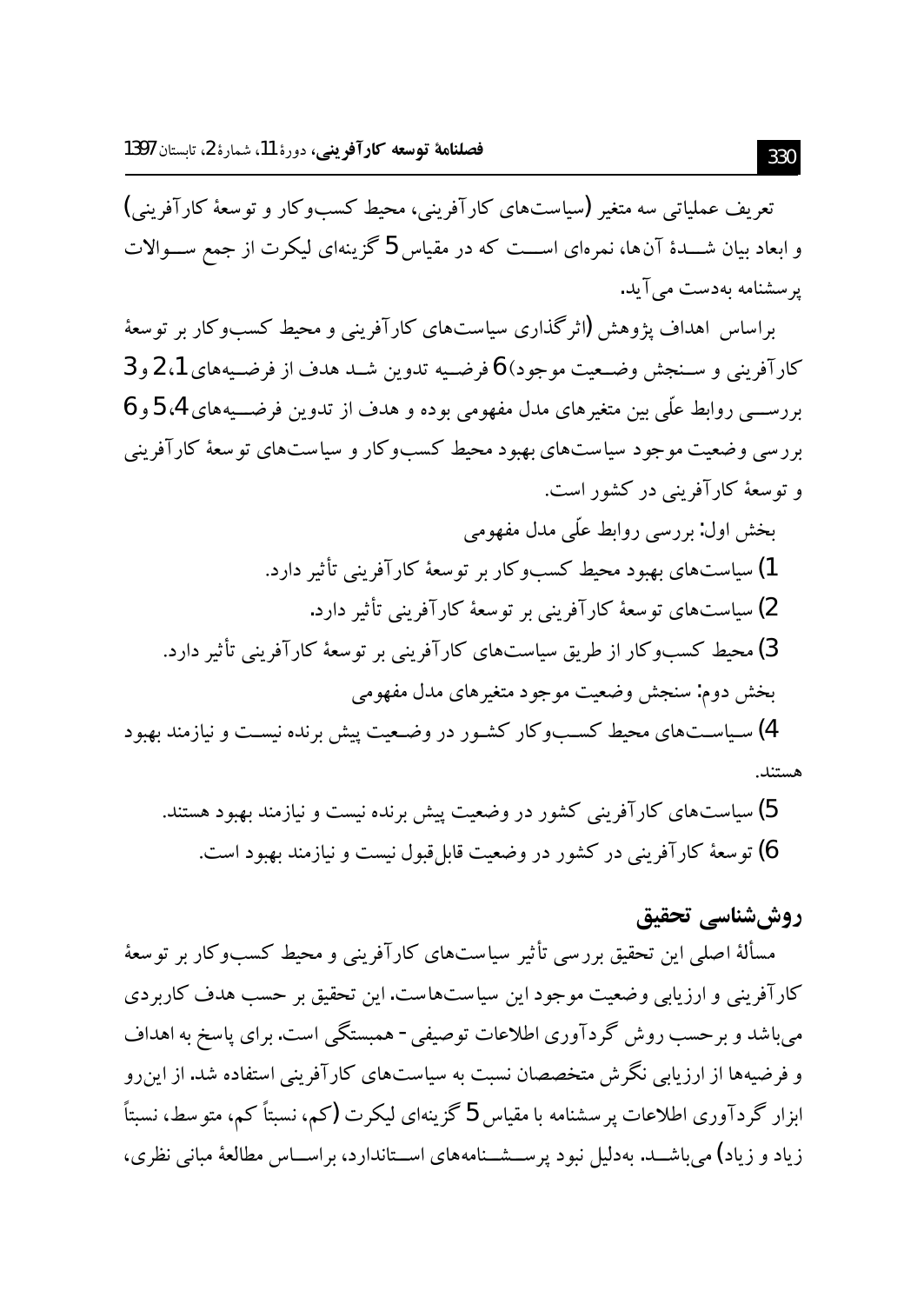یرسشنامهای بهصورت محقق سـاخته تدوین شـد. برای سـنجش اعتبار پرسـشـنامه از دیدگاه خبرگان دانشگاهی ا ستفاده شد. بعد از جمع آوری پر سشنامه تحلیلها نشان داد روایی تحلیل عاملي تأييدي و آلفاي كرونباخ قابل قبول اســـت (جدول 1). جامعهٔ آماري اين تحقيق متخـصـصان و کار شنا سان حوزههای مرتبط با تو سعهٔ کارآفرینی در سطح دولت میبا شد. از این رو 4 وزارتخانه و 2 ســـازمان انتخاب شـــدند. معیار انتخاب دیارتمانها در این وزارتخانهها، فعالیت تخصصی در حوزهٔ توسعهٔ کارآفرینی، بهبود فضای کسبوکار و صنایع کوچک است. بهمنظور محاســبهٔ حجم نمونه از فرمول n= Z $^2$ pq/S اســتفاده شــد که در ســطح اطمینان 95% مقدار ∑ برابر با 1/96 اســـت. p و q برابر با 0/5 و ميزان خطا معادل 0/05 بوده و حجم نمونه 384 نفر محا سبه شد. باتو جه به احتمال ریز ش افراد در نمونه گیری و پر سـشنامههای فاقد اعتبار حدود 500 پر سشنامه به روش طبقهای- تصادفی ِ توزیع و درنهایت 415 پر سشنامه برای تحلیل دادهها انتخاب شد. 14% پاسخگو پان از وزارتخانه اقتصاد و دارایی (معاونت امور اقتصادی، دفتر یایش و بهبود محیط کســــــــوکار)، 31% وزارت کار و تعاون و رفاه اجتماعی (معاونت توســعهٔ کار آفرینی و اشتغال، مو سسهٔ کار)، 20% وزارت صنعت، معدن و تجارت (مو سسهٔ مطالعات و یژوهش های بازرگانی، سـازمان توسـعهٔ تجارت ایران، سـازمان صـنایع کوچک و شـهرک های صـنعتي، صـندوق ضـمانت سـرمايه گذاري صـنايع كوچك) 29% وزارت علوم (شـامل بخش اشتغال جهاد دانشگاهی، پارک های علم و فناوری و مراکز ر شد استانها) 5% از سازمان برنامه و بودجه و مرکز پژوهش های مجلس (معاونت پژوهش های اقتصـادی) می باشـد. تجزیهوتحلیل دادهها با نرمافزارهای SPSS24 و LISREL8 انجام شـــد و از روشهای آلفای کرونباخ، تحلیل عاملی تأییدی، تحلیل مسیر و آزمون t یک نمونهای استفاده شد که نتایج آنها در ادامه بررسی شده است.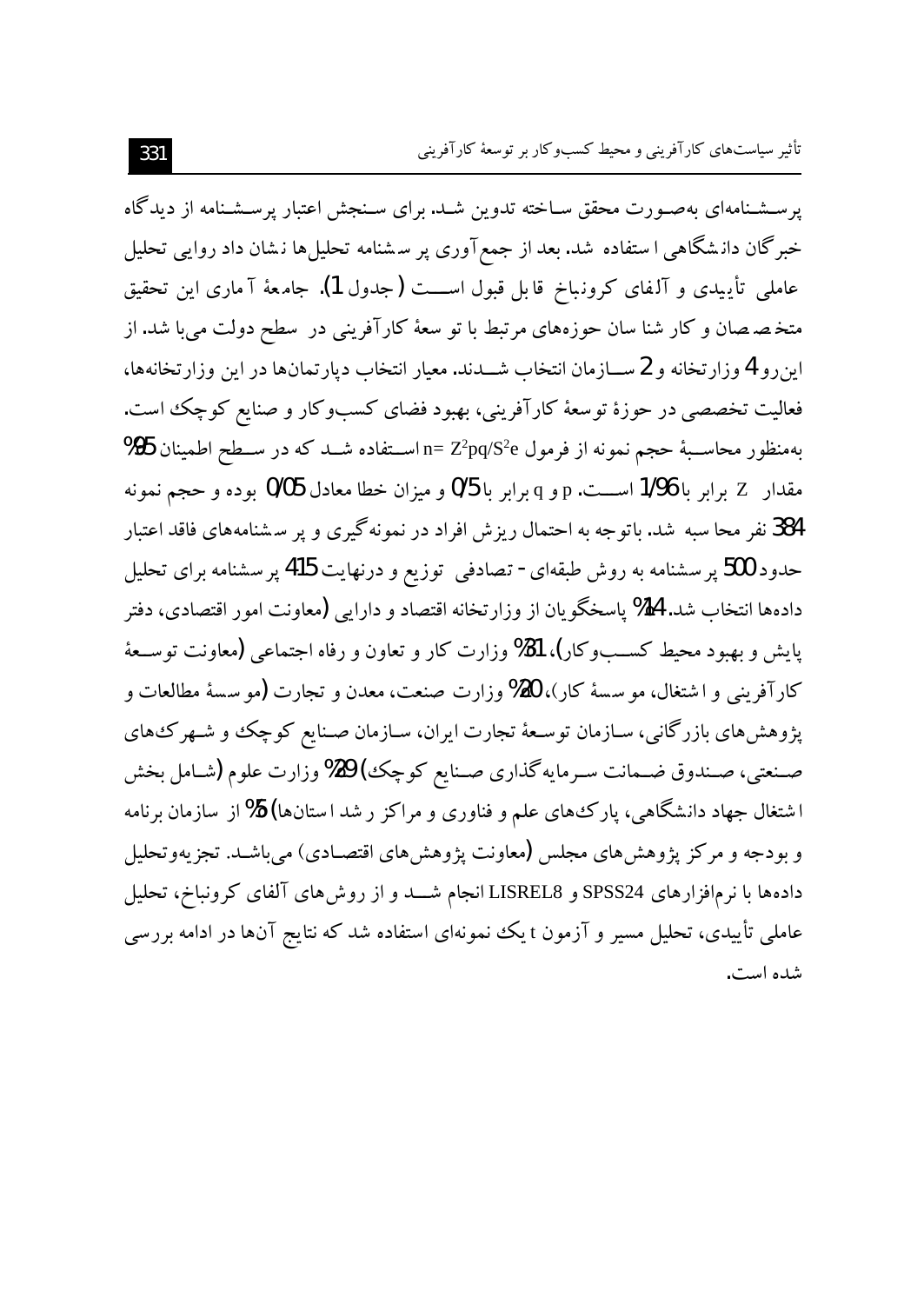| روایی(تحلیل عاملی تأییدی) |                                 |              | یایایی   |               |                    |
|---------------------------|---------------------------------|--------------|----------|---------------|--------------------|
| <b>CFI</b>                | <b>NNFI</b>                     | <b>RMSEA</b> | $X^2/df$ | آلفاي كرونباخ | معيار يذيرش        |
| $\rightarrow 0$           | $\mathcal{P} \cdot \mathcal{Q}$ | 0.08<        | 3<       | > 7           |                    |
| 0/98                      | 0/97                            | 0/06         | 2/54     | 0/95          | بهبود محيط كسبوكار |
| 0/98                      | 0/98                            | 0/05         | 2/36     | 0/96          | سیاستهای کارآفرینی |
| 0/93                      | 0/99                            | 0/06         | 2/55     | 0/94          | توسعهٔ کارآفرینبی  |

جدول 1. ویژگی فنی پرسشنامههای تحقیق

بافتهها

جدول 2 تحلیل دادههای جمعیتشناختی را نشان میدهد.

جدول 2. درصد فراواني دادههاي جمعيتشناختي

| فراواني | تحصلات                  | فراواني | جنست             |
|---------|-------------------------|---------|------------------|
| %5      | دیپلم و کاردان <i>ی</i> | %51     | كمتر از 10 سال   |
| %44     | کارشناسی                | %20     | بين 11 تا 15 سال |
| %50     | کارشناسی ارشد و دکتری   | %29     | بیش از 15 سال    |

در ادامه یافتههای اصلی تحقیق در دو بخش مطرح شدهاند.

**یخش اول) بررسی فرضدهای مدل (تحلیل مسیر)** 

شاخصهای تنا سب مدل حاکی از منا سب بودن مدل تحلیل مسیر دارند. زیرا نسبت کای دو بر درجهٔ آزادی کمتر از 3، شاخص RMSEA کمتر 0/08 و شاخصهای NNFIو CFI بیش از 0/9 هســـتند. بهبیاندیگر مدل و چارچوب کلمی ســنجش تحلیل مســیر معنادار و قابل پذیر ش است. در حالت تخمین استاندارد امکان مقایسه بین متغیرهای مشاهدهگر و متغیرهای مکنون به دلیل یکسان بودن مقیاس های متغیر های مشاهده گر ً وجود دارد. در این حالت می توان ضرایب استانداردشدهٔ مسیرها را باهم مقایسه کرد. بهمنظور بررسی معنادار بودن، ضرایب مسیرها (بین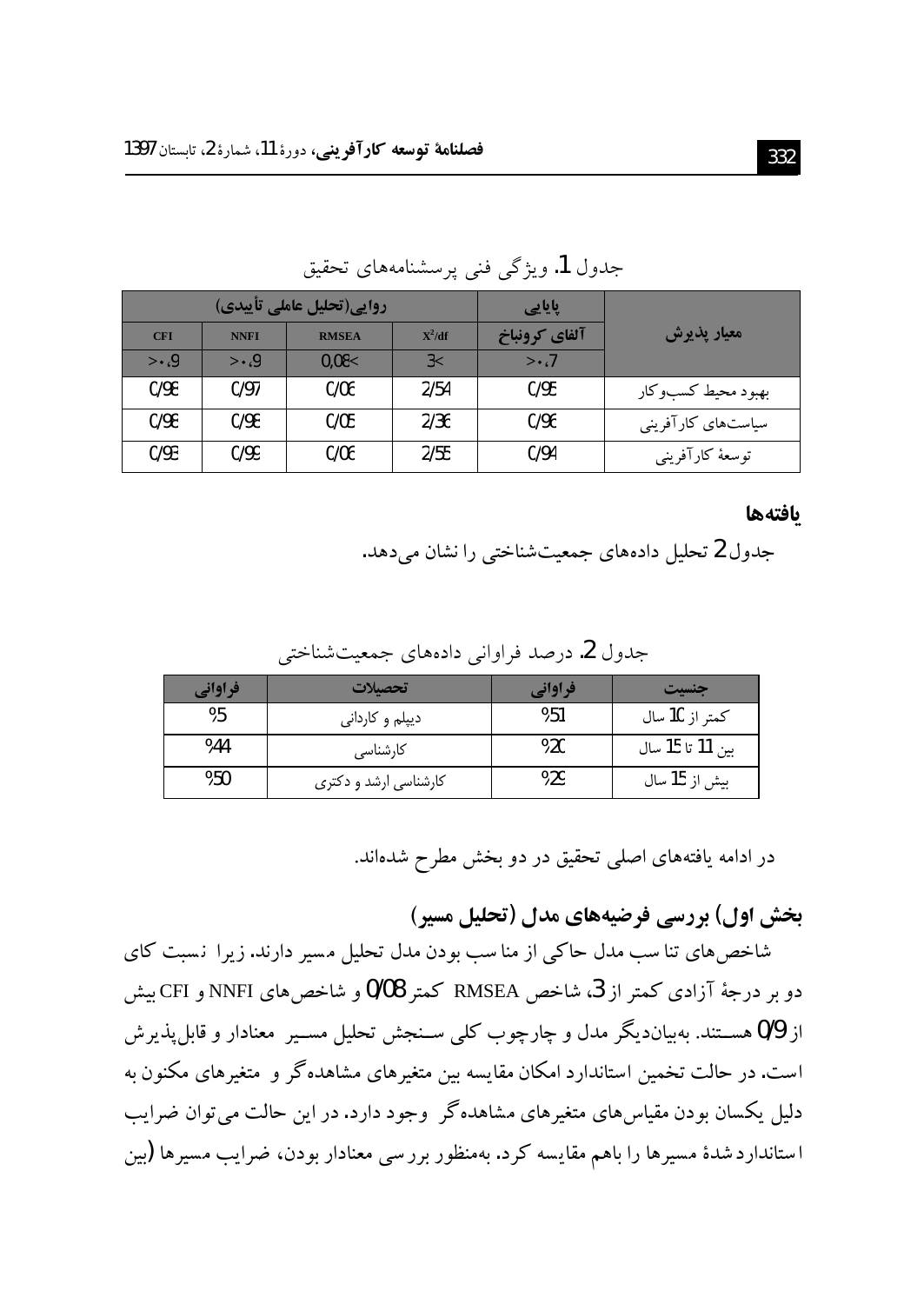متغیر های مشاهدهگر یا شاخص ها و متغیر های مکنون و یا مؤلفهها) به شاخص t تبدیل شدهاند. مقدار بحراني نيز در ســطح اطمينان 95% برابر 1/96 اســت. بيشــتر روابط علّـي بين متغير مكنون برونزا و درونزا و سایر پارامترهای مدل معنادار شدهاند.



جدول **3**. شاخص های برازندگی تحلیل مسیر

| $^{\circ}$ FI | <b>NNFI</b> | <b>RMSEA</b> | $\mathbf{X}^2/\mathbf{df}$<br>23 |
|---------------|-------------|--------------|----------------------------------|
| 0/99          | N/00        | 0/05         | דרוי                             |

در سطح اطمینان 95% با توجه به نتایج جدول 3 و پذیرش فرضیهها براساس ضرایب مدل تحلیل مسیر میتوان گفت که مدل بیان شده و روابط آن قابل قبول است.

**بخش دوم: سنجش وضعيت موجود (آزمون T يك نمونهاي)**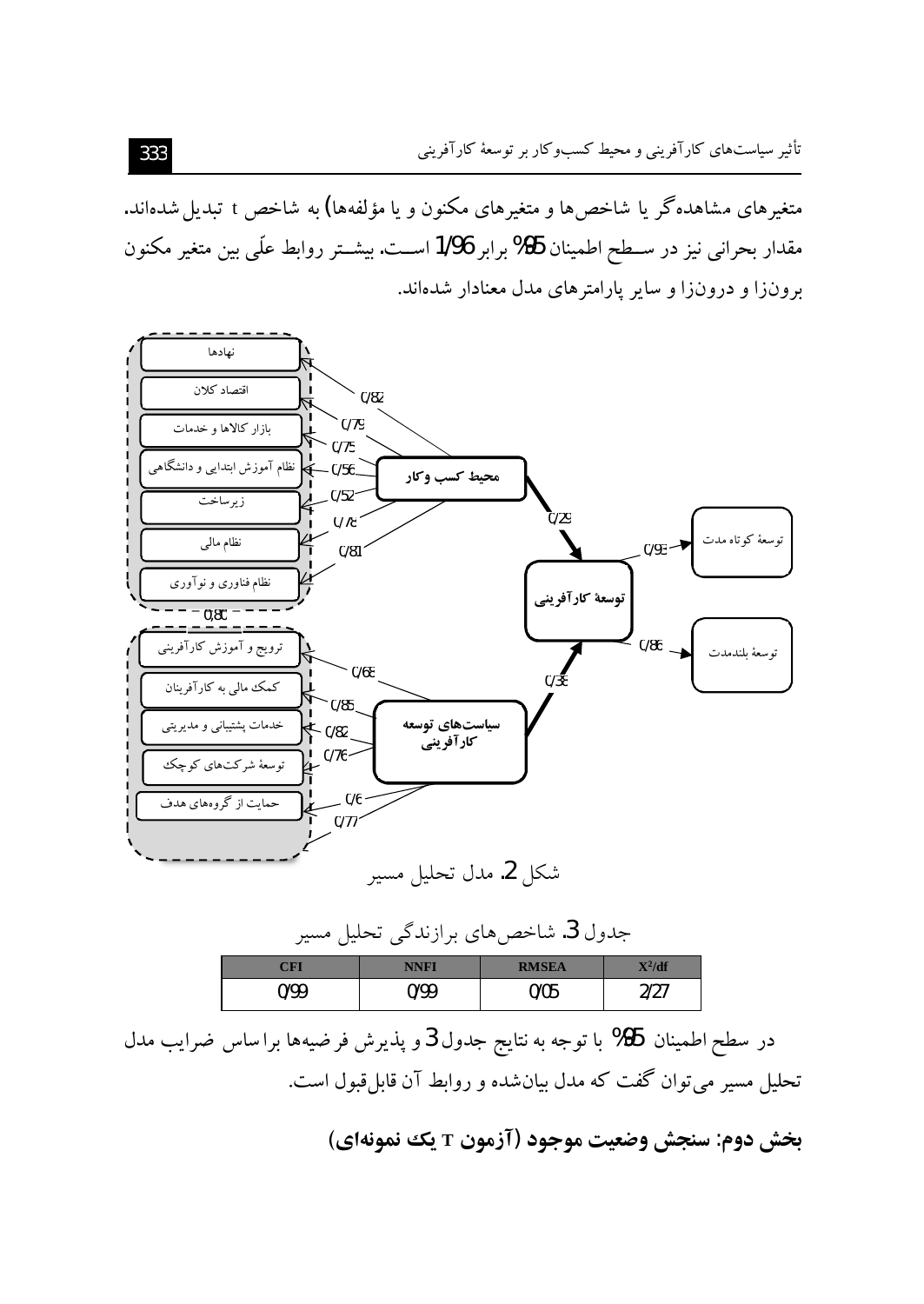بهمنظور بررسی این که آیا ابعاد مدل مفهومی توسعهٔ کارآفرینی کشور در وضعیت فعلی در سطح مناسب، مطلوب و رضایتبخش قرار دارد یا خیر، از آزمون t یک نمونهای استفاده شده است. در این آزمون با توجه به مقیاس 5 گزینهای (1 الی 5) پرسشنامهٔ مقدار آزمون برابر با 3 در نظر گرفته شـــده اســـت. نتیجه این آزمون نشـــان می٫دهد که فرضـــیههای 4، 5 و6 یذیرفته مي شوند. از اين رو در ٍ سطح اطمينان 95% مي توان گفت با توجه به منفي بودن حد پايين و بالا، میانگین ابعاد اصلی یژوهش از مقدار آزمون (عدد3) کوچک تر است (جدول 5). به بیان دیگر سیا ستهای محیط کسبوکار، سیا ستهای کارآفرینی و نتایج در و ضعیت پیش برنده قرار ندارد و نیازمند بهبود هستند.

| آماره $t$                      | ضريب مسير        | فرضيه                                     |
|--------------------------------|------------------|-------------------------------------------|
| 3/58                           | 0/29             | 1) سیاستهای محیط کسبوکار توسعهٔ           |
|                                |                  | كارآفريني تأثير دارد.                     |
| 68/4                           | 0/38             | 2) سیاستهای کارآفرینی بر توسعهٔ           |
|                                |                  | كارآفريني تأثير دارد.                     |
| از محیط به سیاست گذاری = 18/33 | $0/22=0/28*0/80$ | 3) محیط کسبوکار از طریق سیاستهای          |
| از سیاست گذاری به توسعه= 68/4  |                  | کارآفرینی بر توسعهٔ کارآفرینی تأثیر دارد. |

جدول 4. بررسی فرضیههای 1 تا3 (تحلیل مسیر)

| فاصله اطمينان |          | سطح معنادار | T        | ميانگين | اىعاد                   |
|---------------|----------|-------------|----------|---------|-------------------------|
| حد بالا       | حد يايين |             |          |         |                         |
| -0/7          | $-0/81$  | 0/00        | $-28/33$ | 2/24    | سیاستهای محیط کسب و کار |
| $-0/77$       | $-0/88$  | 0/00        | $-29/04$ | 2/18    | سیاستهای کارآفرینی      |
| $-0/67$       | $-0/82$  | 0/00        | $-19/08$ | 2/26    | توسعهٔ کارآفرینبی       |

جدول 5. نتايج آزمون t يک نمونهاي فرضيههاي 4 تا6

#### بحث و نتيجه گيري

با توجه به اهداف این پژوهش، در بخش اول تحلیل یافتهها به برر سی فرضیههای مربوط به روابط مدل تو سعهٔ کارآفرینی پرداخته شد. شاخص های تناسب مدل نشاندهندهٔ مناسب بودن مدل تحلیل مســبر دارند. تأیید فرضـیههای یژوهش بیانگر آن اسـت که باوجود نامناســب بودن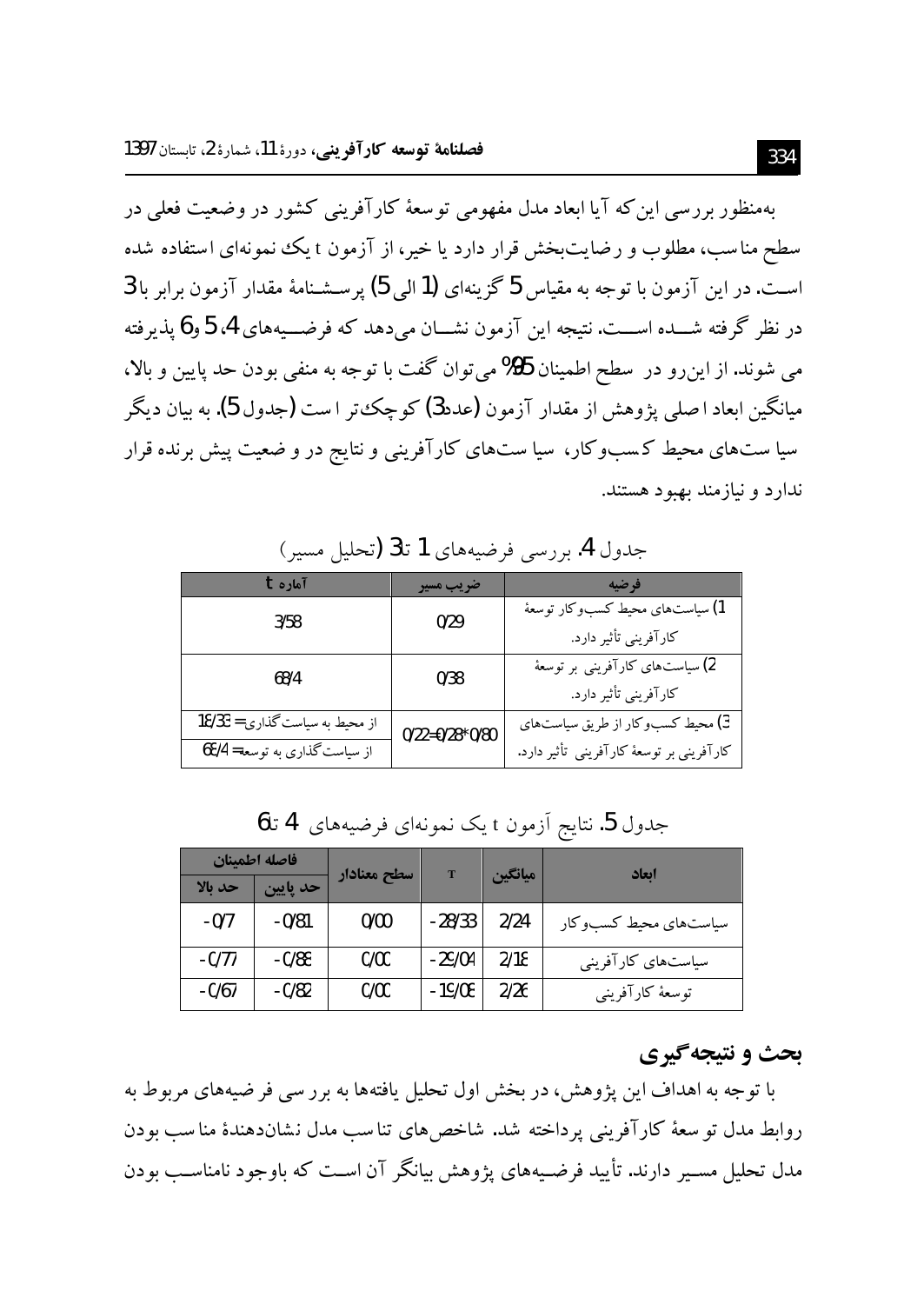وضعیت موجود و بازدارنده بودن شرایط (براساس دادههای بخش دوم) درعین حال روابط مدل یذیرفته شـده اسـت و سـیاسـتهای موجود بر توسـعهٔ کارآفرینی تأثیر داشـتهاند. برا ساس تأیید فرضيهٔ 1محيط كسـبوكار بهصـورت مسـتقيم بر توسـعهٔ كارآفريني تأثير دارد و در صـورت بهبود محيط كســبوكار، فعاليتهاي كارآفرينانه بهبود خواهد يافت. بنابر تأييد فرضــية 3 می توان اظهار داشت بهبود محیط کســبوکار از طریق ســیاســتهای کارآفرینی بر توســعهٔ کارآفرینی تأثیر دارد. در این یژوهش نشـان داده شــد، بهبود محیط کســبوکار هم بهصـورت مسـتقيم و هم از طريق بهبود سـياسـتهاي توسـعهٔ كارآفريني بر توسـعهٔ كارآفريني تأثير دارد. بحث تأثیر محیط کسـبوکار بر کارآفرینی در پژوهش های مختلف بررسـبی شـده و در اغلب گزارش ها و یژوهش ها بر نقش محیط کســــــوکار بر نرخ کارآفرینی و توســعهٔ آن تأکید شــده است. بهعنوان نمونه استنهلم و همکاران<sup>1</sup> (2013) در مطالعهٔ خود بر نقش شرایط چارچوبهای محیطی در افزایش فعالیتهای کارآفرینانه تأکید می کنند. در این را ستا بهبود نهادها در کشور می تواند به توســعهٔ بخش خصــوصــی و کارآفرینی کمک کند. نتایج باگزارش بانک جهانی (2017) انطباق دارد و بیان گر آن اسـت که بهبود محیط کســبوکار بر توسـعهٔ فرصــتهای كارآفرينانه تأثير مستقيم و مثبت دارد.

با تأیید فرضیهٔ 2میتوان اظهار داشت که سیاستهای کارآفرینی بر نتایج کارآفرینی تأثیر مستقیم دارد. در صورت به کارگیری سیاستهای صحیح، کارآفرینی در کوتاهمدت و بلندمدت ارتقاء خواهد یافت. بررسی های آرشـد و همکاران2(2014) نیز نشـان می دهد موفقیت سـیا ست.های کارآفرینی، نیازمند توجه بیشــتر به تدوین مناســب این ســیاســتهاســت.این نتیجه با دیدگاه مینیتی (2008)<sup>3</sup>ساز گار است.بهزعم وی سیاستهای کارآفرینی، محیط نهادی مناسبی را برای تصمیم گیری گیری کارآفرینانه شــکل میدهد.بنابراین این نوع ســیاســـتهای خاص کارآفرینی برای توســعهٔ كارآفريني مهم هستند.

1 Stenholm et al 2 Arshed et al 3 Minniti, 2008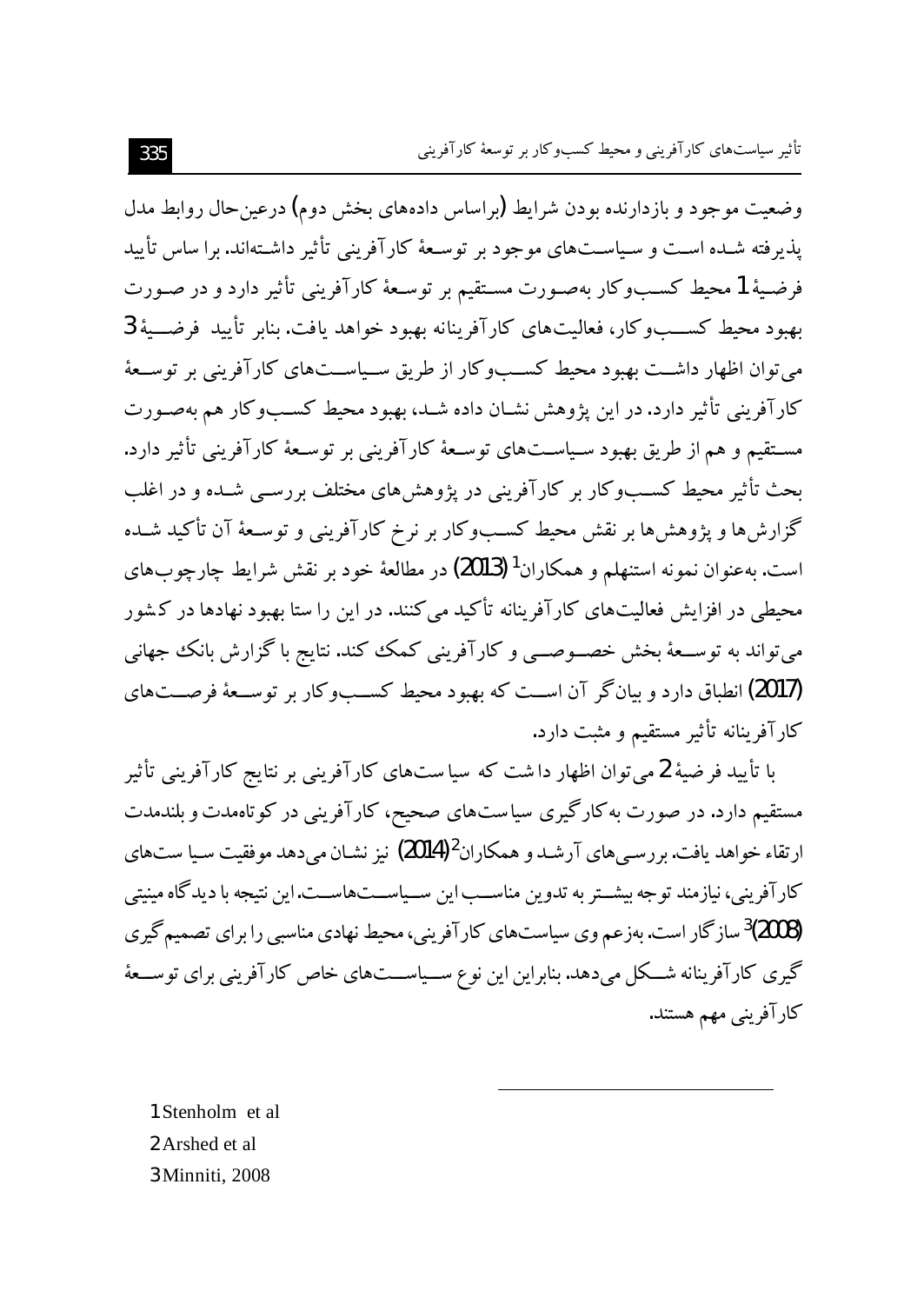در بخش دوم تحلیل یافتهها، فرضیههای مربوط به سنجش وضعیت موجود بررسبی شــدند که برا ساس نتایج آزمون t یک نمونهای هر سه بُعد سیا ست،های بهبود محیط کسبوکار، سیا ستهای كارآفريني و توسعهٔ كارآفريني در سطح مطلوبي قرار نداشته و نيازمند بهبود هستند. نتيجهٔ فرضيهٔ 4 يژوهش بەنوعىي مؤيد گزارش ســـالانۀ مركز يژوهش هاي مجلس (1395) و گزارش بانك جهانبي (2017) در مورد وضــعیت محیط کســـــــو کار ایران اســـت. زیرا با وجود بهبود وضــعیت محیط کسبوکار در ایران در چند سال اخیر، ایران به نسبت سایر کشورهای جهان در وضعیت مطلوبی قرار ندارد و توسـعهٔ کارآفرینی نیازمند بهبود هر چه بیشـتر سـیاسـتهای توسـعهٔ محیط کســـــوکار ا ست. برر سی بانک جهانی نشان میدهد که بین راهاندازی کسبوکار و محیط کسبوکار رابطهٔ مستقیم وجود دارد. یعنی اگر دولتها موانع قانونی شـروع کسـبوکارها را کاهش دهند، حجم فعالیتهای كارآفرينانهٔ رسمي افزايش مي يابد. هم چنين نتايج فرضيههاي 5و 6 با نتايج گزارش سالانه GEI انطباق دارد. براســاس این گزارش در ســال 2017 رتبهٔ ایران بین 137 کشــور 85اســت که بیانگر وضــعیت بهنسبت نامناسب ایران در سیاستهای کارآفرینانه و نتایج کارآفرینانه می باشد.

در راسـتای بهبود محیط کسـبوکار و سـیاسـتهای توسـعهٔ کارآفرینی اقدامهایی از جمله اجرای کارآمد برنامههای ســـرمایه گذاری و تأمین مالی برای کارآفرینان، بهبود نهادها، بهبود نظام نوآوری و فـناوری، ترویج ًو آموزش کارآفرینی برای افزایش مـهارت ها و انگیزه های کارآفرینانه و بهبود ارزیابی برنامههای تو سعهٔ کارآفرینی را میتوان پیشنهاد کرد. بایستی توجه داشت قانون گذاری بخش کوچکی از سیاست گذاری بوده و اجرای سیاستها و توجه به تأثیر سـیاســتها بر شــرکتهای کوچک اهمیت زیادی دارد. توجه به توســعهٔ کارآفرینی مولد در سیاست گذاری به سیاست گذاران توصیه می شود. همچنین توجه به جنبههای هدایتگری مانند دسترســی کارآفرینان به آخرین فناوریها و صــنایع بارورکننده در راسـتای کارآفرینی مولد ضـــرورت دارد (مرادی و همکاران، 1396). همچنین با توجه به محدودیتهای این پژوهش به سایر محققان پیشنهاد می شود: سیا ستهای کارآفرینانه در حوزههای خاص مانند فین تک ها بررســی شــود، به رویکردهای نوین مانند اکوســیســتمهای کارآفرینی توجه شــود و همچنین به متغیرهای تعدیل گر مانند منطقهٔ جغرافیایی نیز توجه شود.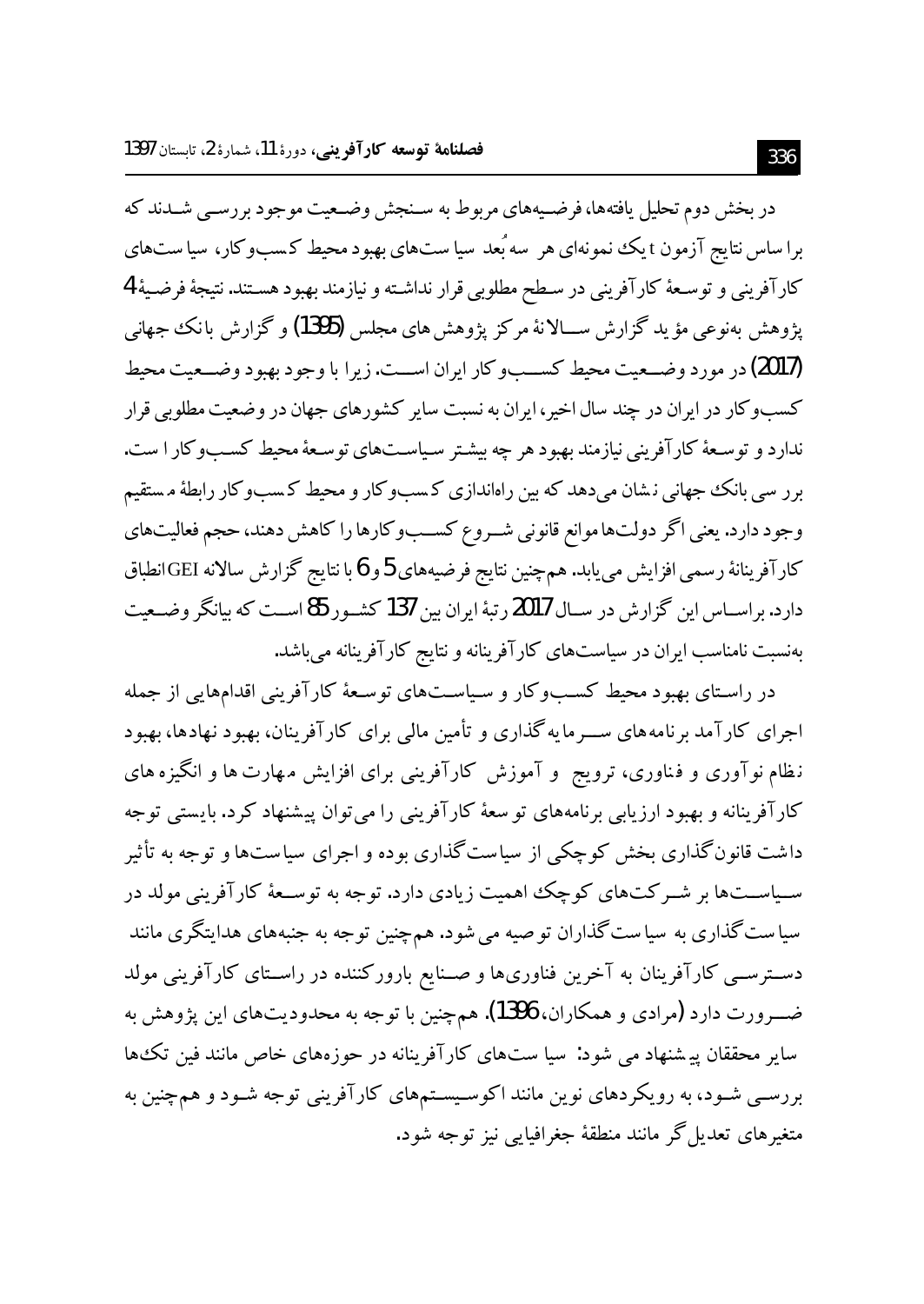- Acs, Z.J., Audretsch, D.B. (1988). Innovation in large and small firms—an empirical analysis. American Economic Review 78(4), 678-690.
- Amorós, J.E., Fernández, C., & Tapia, J. (2012). Quantifying the relationship between entrepreneurship and competitiveness development stages in Latin America. International Entrepreneurship and Management Journal 8 (3), 249-270.
- Arshed, N., Carter, S., & Mason., C. (2014). The ineffectiveness of entrepreneurship policy: is policy formulation to blame?. Small Bus Econ 43, 639-659. DOI 10.1007/s11187-014-9554-8.
- Autio, E., Kenney, M., Mustar, P., Siegel, D., & Wright, M. (2014). Entrepreneurial innovation: The importance of context. Research Policy 43(7), 1097-1108.
- Audretsch, D.B., Acs, Z.J & Szerb, L. (2007). Entrepreneurship, economic growth and public policy. Small business economics 28 (2-3), 109-122.
- Belás, J., Demjan, J., Habánik, J., Hudáková, M., Sipko, J. (2015) The business environment of small and medium-sized enterprises in selected regions of the Czech republic and Slovakia. Business Administration and Management 1(8), 95-110.
- Fuentelsaz ,L., González C., Maícas J.P., Montero,J. (2015). How different formal institutions affect opportunity and necessity entrepreneurship, BRO Business Research Ouarterly 18(4) 246-258.
- Global Entrepreneurship Monitor (2017). Global Report 2016/17, Global Entrepreneurship Research Association, www.gemconsortium.org
- Grimaldi, R., Kenney, M., Siegel, D.S and Wright, M. (2011). 30 years after Bayh-Dole:reassessing academic entrepreneurship. Research Policy 40(8), 1045-1057.
- Hölzl, W. (2010). The Economics of Entrepreneurship Policy: Introduction. Journal of Industry, Competition and Trade 10(3), 187-197.
- IPREG. (2011). Entrepreneurship and SME Policies across Europe: The cases of Sweden, Flanders, Austria and Poland, Report 2011:03, Swedish Agency for Growth Policy Analysis, Östersund, Sweden.
- Korez-Vide, R., and Tominc, P. (2016). Competitiveness, Entrepreneurship and Economic Growth, Book Chapter of Competitiveness of CEE Economies and Businesses, Springer International Publishing Switzerland